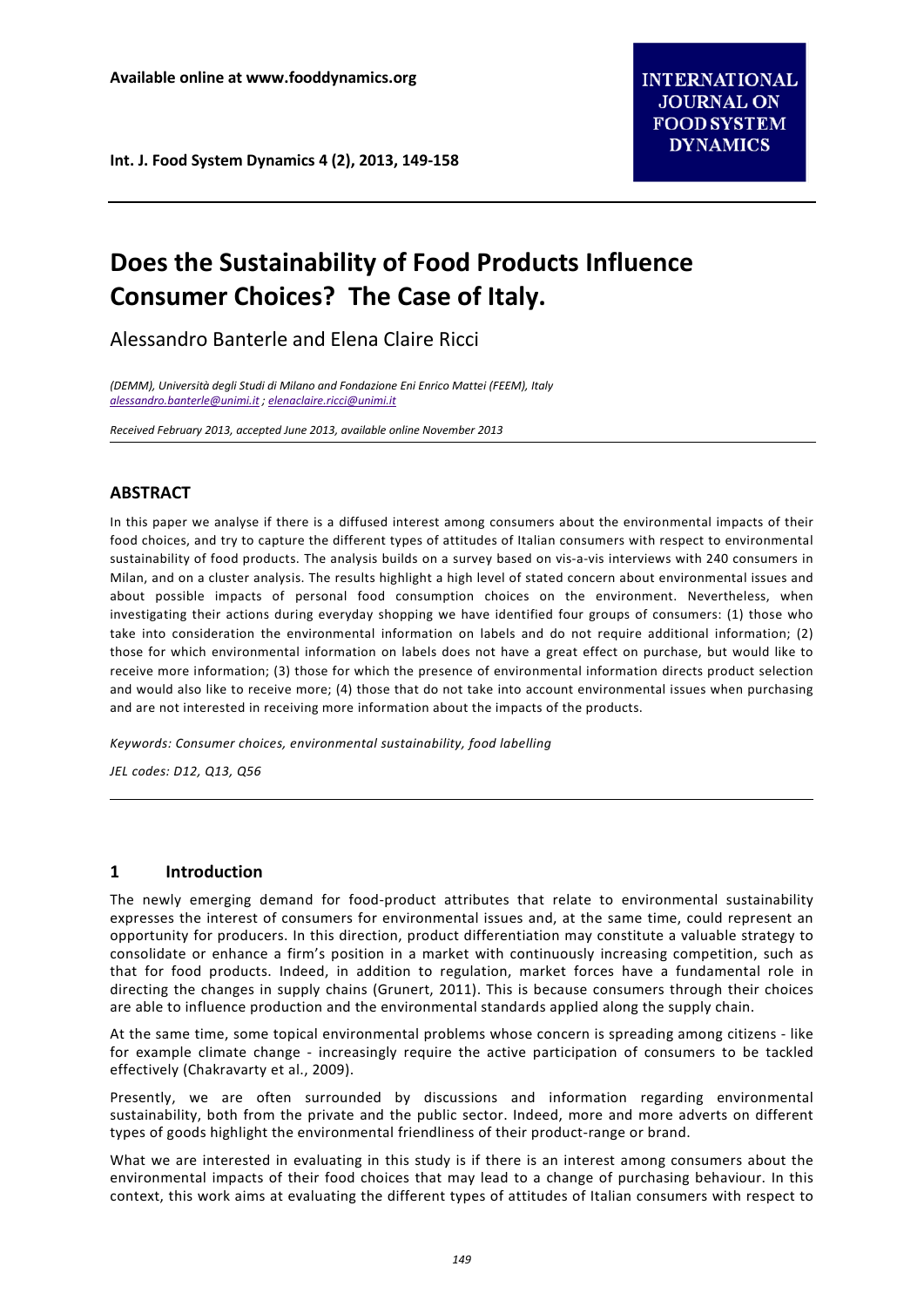environmental sustainability of food products. Considering the limited number of empirical analysis evaluating consumer attitudes towards environmental sustainability attributes in general terms, this analysis can help to get a better understanding of this topic.

The analysis builds on a survey based on vis-a-vis interviews conducted between December 2011 and January 2012 in Milan, a city of Northern Italy. The sample is composed by 240 consumers. To classify the different consumers in groups on the basis of their sustainability attitudes, we perform a cluster analysis.

The paper is organised as follows: Section 2 deals with the economic issues; Section 3 depicts the methodology used in the analysis; Section 4 presents the results, while in Section 5 we set down the concluding remarks.

## **2 Economic issues**

#### **2.1 Economic framework**

The main focus of the paper is to identify if, among Italian consumers, there is concern for environmental issues and analyse if this concern affects food choices. Many studies about consumer preferences regarding food products are available in the literature, though these mainly focus on nutritional aspects, food safety attributes and quality features, see for example Nayga (1996), Drichoutis et al. (2005), Drichoutis et al. (2008).

Concerning environmental sustainability attributes, in the recent economic literature, quite a good number of papers is available on two 'traditional' themes, analysing them separately: consumer preferences regarding organic products, or consumer attitudes with respect to genetically modified organisms.

More recently, new concepts connected to environmental issues have been also studied. Topics range from food miles (Kemp et al., 2010), carbon foot-print (Gedema and Oglethorpe, 2011), and water footprint to packaging (van Birgelen et al., 2009), animal and forest protection (Jaffry et al., 2004), and animal breeding (de Boer et al., 2009).

Our perspective is not referred at evaluating consumer interest in a specific environmental attribute, but instead we try to understand the general interest for environmental sustainability issues in the choice of food products.

To do so, we focus on three main levels:

- first, general concern towards environmental issues;
- second, interest for environmental-sustainability labelled information;
- third, interest for additional environmental sustainability information.

The first level regards the general concern of consumers towards environmental issues such as climate change and resource wastefulness, and the perception of the possible impact of own choices and behaviours on these issues. Indeed, we try to assess if there is concern regarding such topics, and to capture if there is a diffused sense of powerlessness, that is often associated to lack of action.

The second level regards the environmental sustainability information that consumers can find on front labels of food products. Indeed, labelling represents a tool to communicate to consumers the attributes of the products, including also environmental sustainability features (Banterle et al., 2013). Though, the amount of information that can be labelled is limited for space constraints, and for the overloading information problem that has been shown to negatively affect the effectiveness of communication (Wansink et al., 2004). Nevertheless, consumer trust for sustainability information can be low, as it refers to characteristics connected to the production process and the supply-chain that are difficult to verify by the consumer. Therefore, consumer trust is conditioned by possible opportunistic behaviour of food firms, as sustainability indications are credence attributes (Grolleau and Caswell, 2006). Certification may address these problems by means of a third party guarantee on the truthfulness of the claims, that switches a credence attribute in a search attribute (Caswell et al., 2002; Grolleau and Caswell, 2006). Moreover, the logos of the certifications are able to convey this certified message in an immediate and concise way.

An open problem in the case of credence attributes is the possible mismatch between consumer interest towards sustainability attributes and the actual choices among food products. This problem affects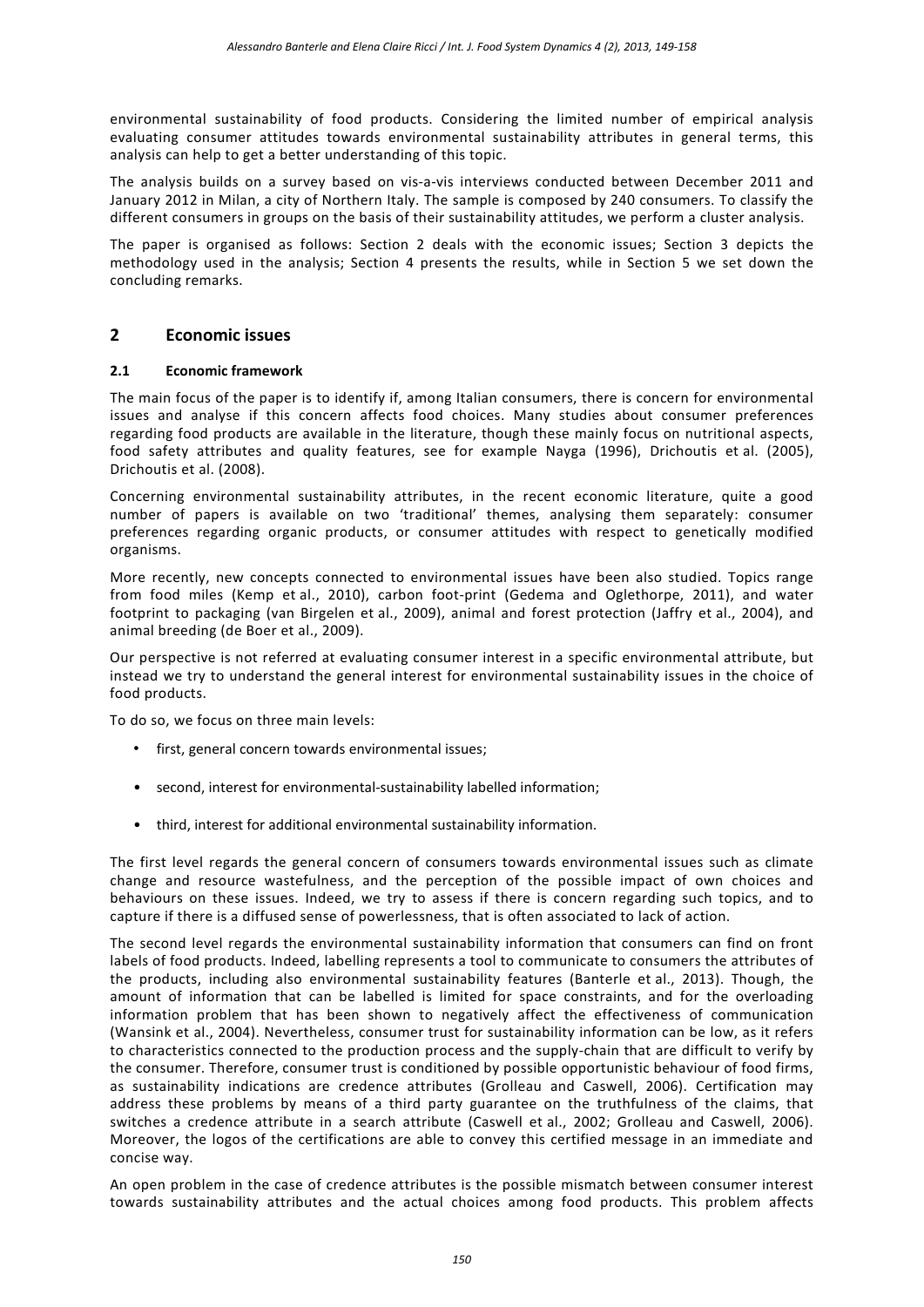particularly analyses where preferences are stated (as in our study) and not revealed. As it is well-known, the choice of a product depends on a number of intrinsic and extrinsic attributes, among which price. The mismatch between consumer interest and actual choices can happen when the consumer gives more importance to other types of attributes, such as for example price, compared to those for which an interest was declared. Moreover, even if the price between two products is the same, the labelled message related to a specific attribute can turn out to be not effective for various reasons, such as, for example, the fact that exposure to information does not necessarily lead to its perception or - even if perceived - to its correct interpretation (Grunert, 2011).

Concerning the third level, consumer interest for environmental sustainability issues can go beyond the search of information on labels. Therefore, a "sustainable consumer" may also be keen to achieve more extensive information from a variety of sources. These go from internet to newspapers, educational TV programs or advertising. Nevertheless, in addition to the interest in the topic itself, the willingness to search additional information is related to three main drivers: time availability, preferences in terms of allocation of non-working time among different activities, and personal knowledge about environmental problems. The choice among the various sources is related also to personal preferences and skills in accessing different channels of communication.

## **2.2 Variable description**

In this context, the variables that we used in our empirical analysis are related to the three levels described in the previous section and are reported in Table 1 with scale, median and inter-quantile range.

| Short name Description |                                                                                                                   | Scale   | Median | <b>IQR</b> |
|------------------------|-------------------------------------------------------------------------------------------------------------------|---------|--------|------------|
| $\mathbf{1}$           | level of concern about climate change and<br>resource wastefulness                                                | $1 - 5$ | 5      | 4;5        |
| $\overline{2}$         | perception on level of impact of own food<br>consumption choices                                                  | $1 - 5$ | 5      | 5;5        |
| 3                      | level of importance of environmental<br>certification labels/logos for product choice                             | $1 - 5$ | 4      | 2:5        |
| 4                      | level of importance of organic agriculture claims<br>for product choice                                           | $1 - 5$ | 3      | 2:5        |
| 5                      | level of importance of indications on type of<br>animal breeding for product choice                               | $1 - 5$ | 4      | 2:5        |
| 6                      | level of interest in additional information about<br>the environmental impact of the product and its<br>packaging | $1 - 5$ | 4      | 1;5        |
| 7                      | level of interest in additional information about<br>organic agriculture                                          | $1 - 5$ | 3      | 2:5        |
| 8                      | level of interest in additional information about<br>animal breeding                                              | $1 - 5$ | 3      | 1:5        |

| Table 1.           |
|--------------------|
| Attitude variables |

Notes: IQR stands for inter-quantile range.

To evaluate the general consumer concern about environmental issues (first level), we took into consideration two variables related to: level of concern about climate change and resource wastefulness, and perception on the level of impact of own food consumption choices.

To investigate the role of environmental labelling (second level), we designed three variables with which we try to assess the effect on consumer choices of the presence of environmental labelled claims/certifications. In this way, even if we are dealing with stated preferences, we try to capture the effect of claims/certifications in directing choices among otherwise-similar products. The variables we chose relate to: environmental certification labels/logos; organic agriculture certification; indications on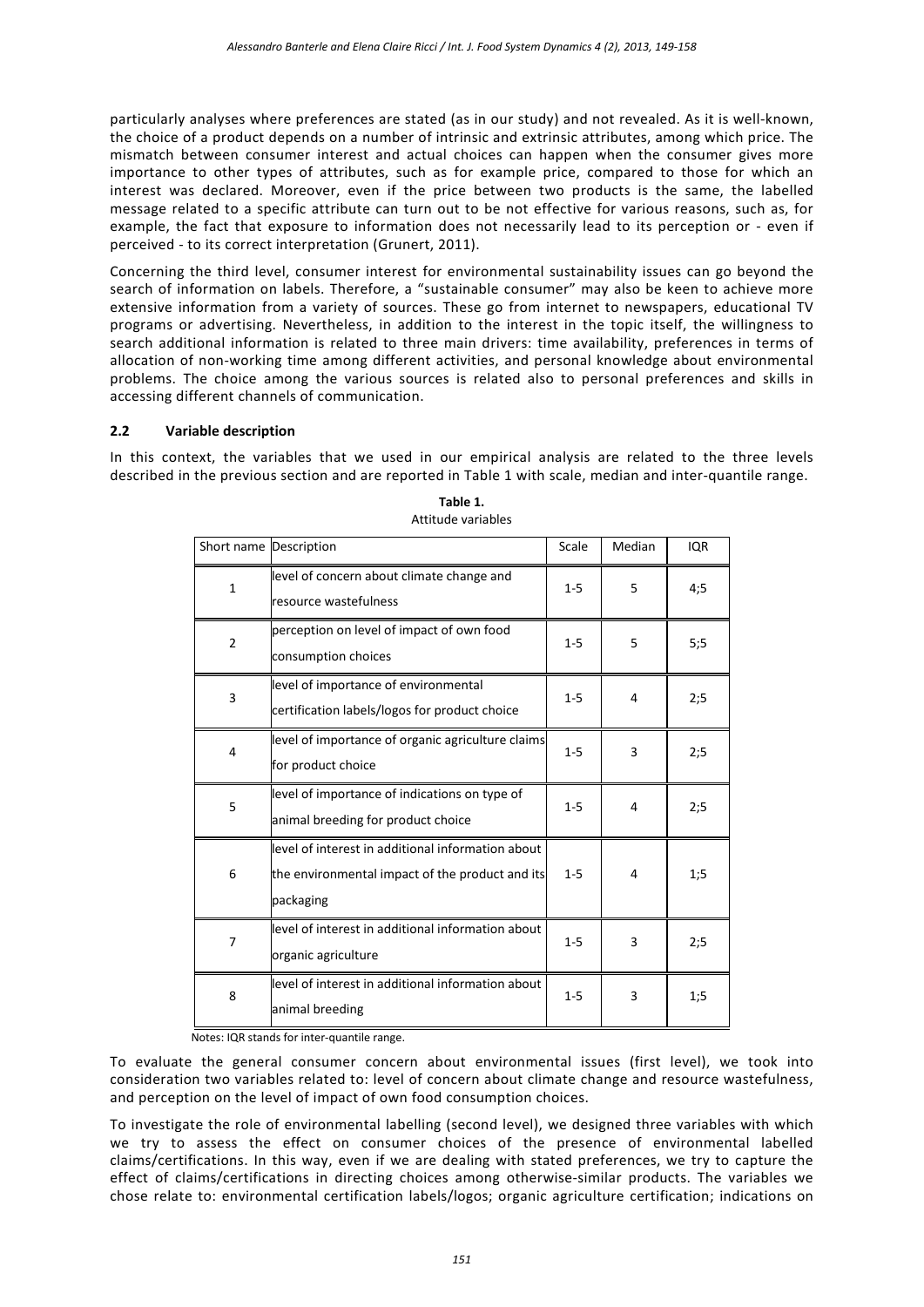the type of animal breeding.

We address the third level with three variables concerning the level of interest in additional information on: environmental impact of the product and of its packaging; organic agriculture; type of animal breeding.

## **3 Methodology**

## **3.1 Data collection**

We use data collected through vis-à-vis interviews with 240 consumers in charge of their household grocery shopping. These interviews were conducted between December 2011 and January 2012 at 18 retail-stores in the Milan area.

Supermarkets were selected among all superstores in Milan keeping into account geographical distribution. In particular, we used systematic sampling with a random starting point (Dixon and Leach, 1977) over the sequence of super and hyper-markets ordered according to the post-code. The sampling interval was chosen in order to reach 18 retail-stores and one retail-store every 21 was selected, with the first chosen randomly among the first 21. Indeed, the selected retail-stores were the 10th, 31th, …, 387th of our list.

At each retail-store, consumers were approached randomly. Interviews were conducted during different daily time-segments to try to reach different kinds of consumers.

An ad hoc questionnaire was designed to investigate consumer attitudes towards sustainability issues related to food products. The questionnaire was made of questions regarding: the socio-demographic conditions of the respondents (age, gender, education, income), the interest in sustainability issues (variables 1 and 2 in Table 1), the effect of different product attributes on the purchasing decision (variables 3-5), the interest for additional sustainability-related product information (variables 6-9), the use of food labels in general and the sources of information used to choose among products (friends, advertising, newspapers and educational TV programs, labels). Some of these questions, namely those reported in Table 1, were used to identify the different attitudes towards sustainability of food products; the other variables were used to investigate the characteristics of the consumers associated with the various attitudes.

Most questions are closed-answered and arranged in a multiple-choice format, while some are dichotomous. The only continuous variable is age.

## **3.2 Data analysis**

In order to identify if, with respect to environmental sustainability of food products, our sample is a continuum or is divided in groups of people with different attitudes, we performed a cluster analysis on the basis of the variables reported in Table 1.

We performed an agglomerative hierarchical clustering. The idea of this method is to look at the similarities among individuals (or groups of individuals), and to sequentially merge two individuals (or clusters) starting from the situation were all individuals are single clusters moving to the situation were all are in the same unique cluster. The output is a dichotomic tree, i.e., dendrogram, in which the sequences of merging are shown, and in which the length of each branch is equal to the distance of the individuals (or clusters) being merged. For further details see for instance Johnson and Wichern (2007).

In order to proceed with the cluster analysis, we had to define a distance between individuals and between clusters. As distance between individuals we choose the Manhattan distance among the answers to the selected questions (Johnson and Wichern, 2007). That is:

$$
d(\mathbf{x}, \mathbf{y}) = \sum_{q \in \mathbf{Q}} |x_q - y_q|,
$$

if we indicate with  $x_q$  (or  $y_q$ ) the answer of the individual *X* (or *Y*) to question *q*, and **Q** the subset of questions used for the clustering. The Manhattan distance considers as distance between individuals the sum of the distances between the answers to all the questions, and the distance between each question is the absolute difference between the levels; this makes this distance more easily interpretable than other ones.

For what concerns the distance between clusters we tested various distances for robustness issues, but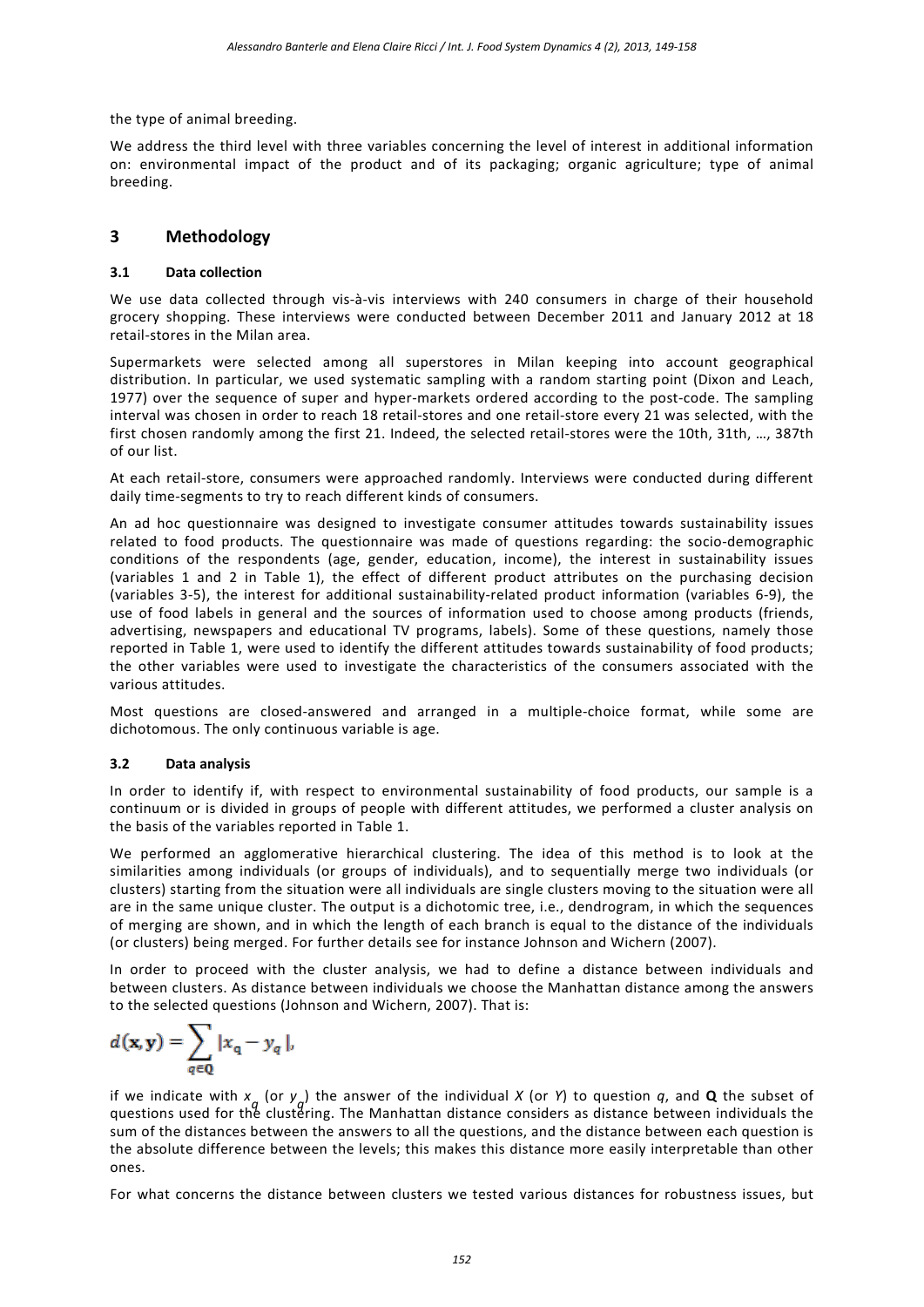the results presented in the following Section are based on the Ward linkage for which the distance among clusters is related to the gain of within-cluster variability incurred by merging them (Johnson and Wichern, 2007).

## **4 Results**

Figure 1 reports the dendrogram of the clustering aimed at identifying similarities in behaviours or attitudes within our sample.



**Figure 1**. Cluster analysis dendrogram

The figure suggests the presence of four main groups of respondents with different attitudes. Indeed, we cut the dendrogram below the third split as this provides the last large "jump" and obtained four clusters.

Figure 2 reports, for each cluster, the scoring provided by each respondent for each of the variables used for the classification, allowing to highlight the differences among groups and similarities within.<sup>[\\*](#page-4-0)</sup>. We can identify two main drivers that seem to cluster consumer behaviour with respect to the environmental sustainability of food products: i) the effectiveness of the presence of environmental claims/logos in influencing the choice among products, ii) the interest for additional information on the environmental impact of the products. Note that these drivers correspond to the second and third level of our economic framework.

Instead, the variables regarding the general concern of consumers towards environmental issues (first level) is not very influent in clustering respondents, as all seem to show a high degree of concern. Indeed, 85% of the sample is «fairly» or «very» preoccupied for climate change and resource wastefulness. Moreover, 76% of respondents reckons that consumers with their everyday food purchases can have an effect on such issues.

When we look at how this concern translates into action - in terms of food product choices - we can identify different attitudes on the basis of the two main drivers emerged. More in detail, we can outline the four clusters as grouping consumers with the following features (Figure 2):

1. those who take into consideration the environmental information on labels and are satisfied with it (do

not require additional information) (20% of the sample);

- 2. those for which environmental information on labels does not have a great effect on purchase, but would like to receive more information (43%);
- 3. those for which the presence of environmental information directs product selection and would also like to receive more (21%);

<span id="page-4-0"></span>In order to better visualize the different lines corresponding to the different respondents we have added some gittering to the curves.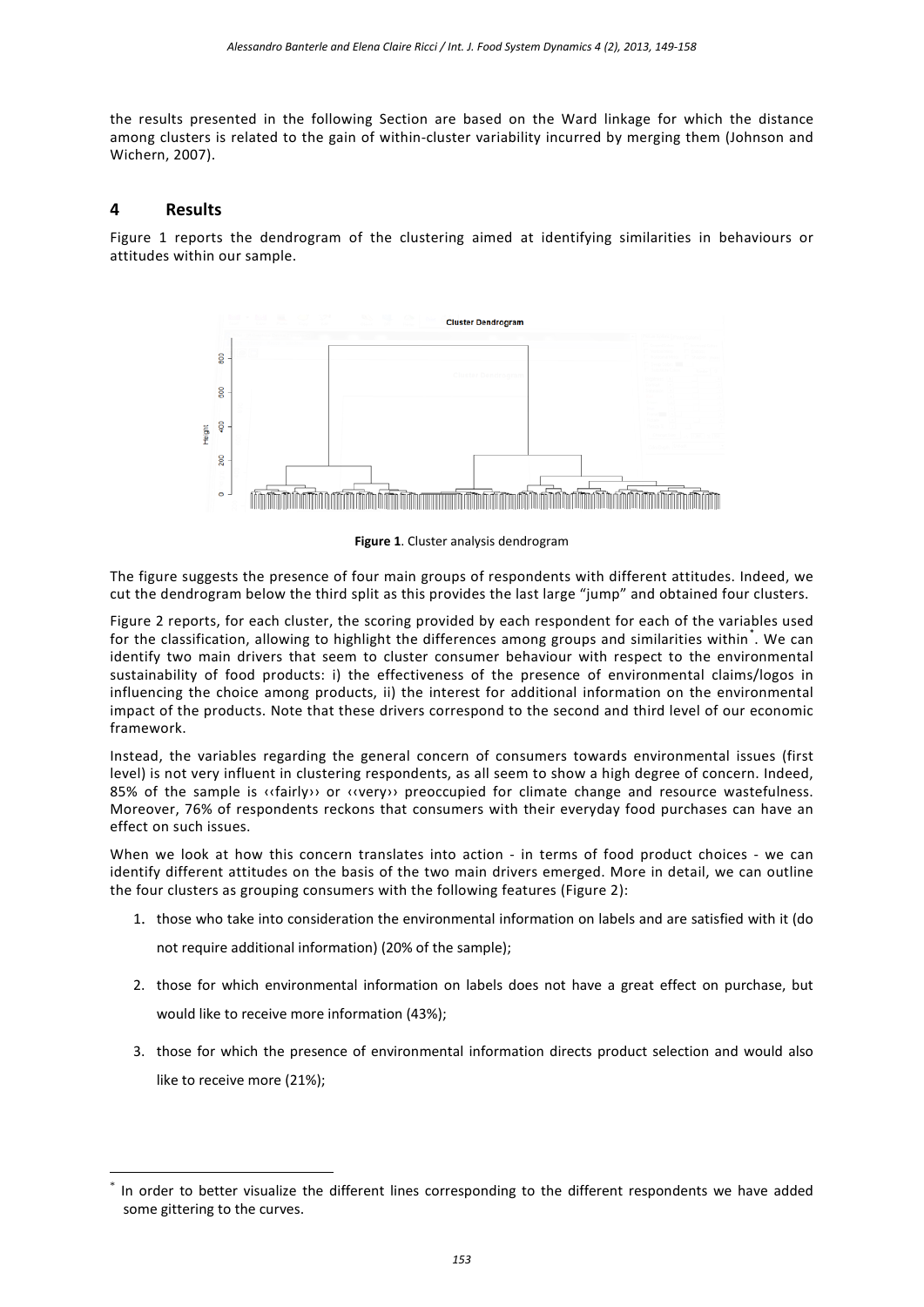

Notes: the use of gittering for a better visualization of the cluster densities implies that the scale of the Y axis goes above 5 and below 1, even if the real scale goes from 1 to 5.

**Figure 2**. Scoring patterns of the individuals grouped in each cluster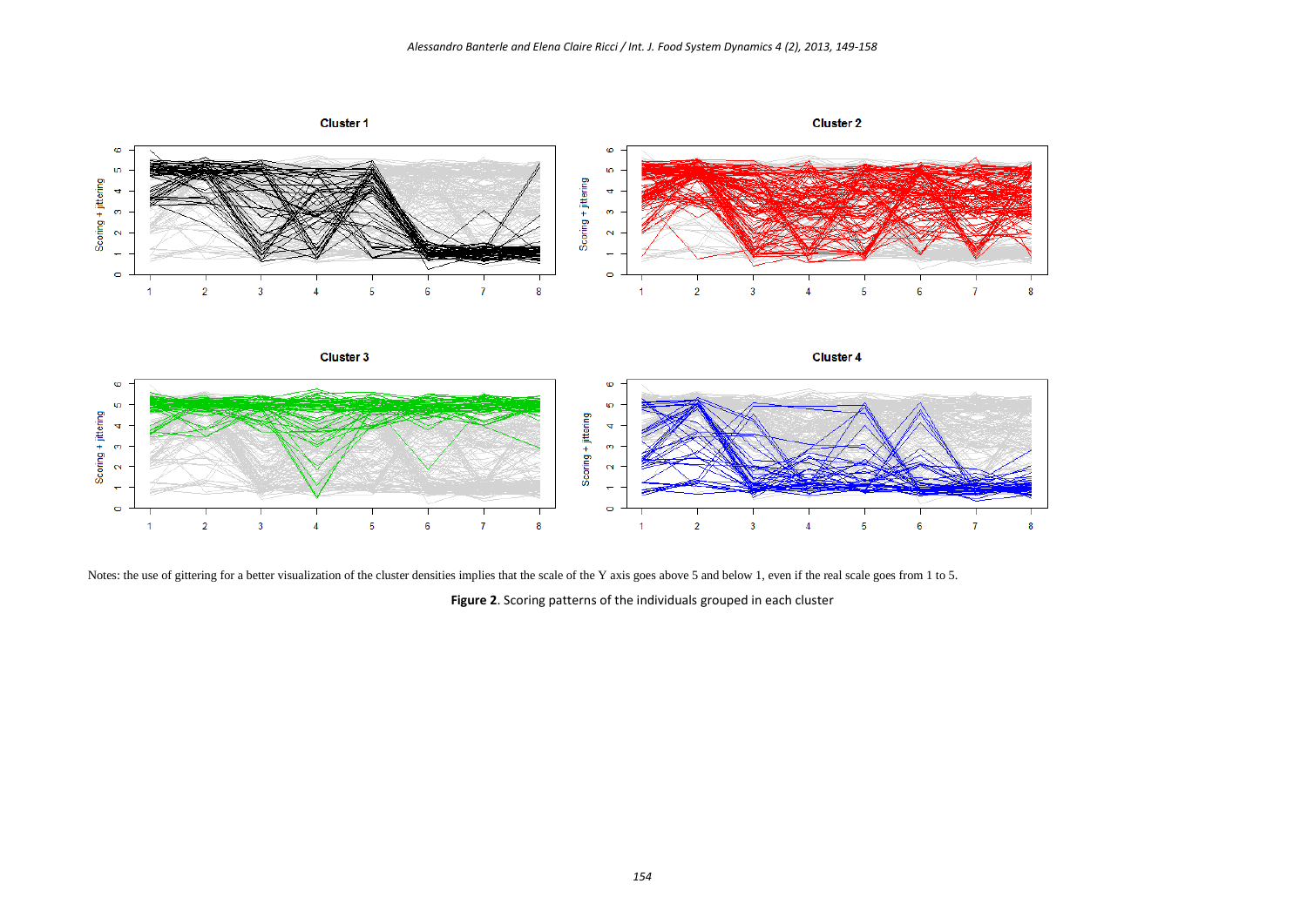4. those that do not take into account environmental issues when purchasing and are not interested in

receiving more information about the impacts of the products (16%).

Note that all clusters include consumers that gave quite high scorings to variables 1 and 2, connected to level 1. Nevertheless, cluster 4 includes most of the respondents that do not show concern about the environment, while cluster 3 has none.

Moreover, cluster 2 groups people that seem quite concerned about the environment, quite interested in additional information, but with very diverse levels of effect of environmental labelled information on the purchasing decisions.

Another thing that can be noticed is a slightly less diffused interest in labelled information about organic products shown in cluster 3. This could be due to the fact that such products require quite a high premium price.

Given the classification of our respondents in these four clusters, we now evaluate if there are differences related to other types of consumer characteristics.

Firstly, we focus on the socio-demographic characteristics; median values for the four clusters are reported in Table 2. We performed four analysis of variance (p-value computed by means of permutational tests) to assess if the means of the socio-demographic variables (age, gender, education and income) of the four groups are statistically different.

| Cluster | Age | Gender | <b>Education class</b> | Income class |
|---------|-----|--------|------------------------|--------------|
|         | 47  | 64%    |                        |              |
|         | 52  | 46%    |                        |              |
|         | 45  | 60%    |                        |              |
|         | 51  | 77%    |                        |              |

**Table 2.** Median or percentage values of socio-demographic variables in the four clusters

Notes: in the column gender we report the % of females in the *i*−*th* cluster; Class 3 of education corresponds to high-school diploma; Class 3 of income corresponds to households with a monthly income between 1500-3000  $\in$ 

The results of the tests, reported in Table 3, show no significant differences among the clusters, thus indicating that, within our sample, age, gender, education and income do not drive the identified attitudes with respect to environmental sustainability of food products. This result leads us to think that these attitudes are distributed across the segmentation of the population based on age, gender, education, and income.

| $\sim$    |         |        |
|-----------|---------|--------|
| Variable  | p-value | $R^2$  |
| Age       | 0.2212  | 0.0085 |
| Gender    | 0.1248  | 0.0233 |
| Education | 0.6761  | 0.0029 |
| Income    | 0.5889  | 0.0161 |

**Table 3.** Test for socio-demographic variables

Another set of variables that can help to understand the profile of consumers grouped in the different clusters is related to the use of food labels in general. In particular, a variable concerning the frequency of the use of labels highlights the highest scores for the consumers included in cluster 3, followed by those in cluster 2. This result underlines two aspects: a strong attitude for environmental sustainability is connected to a general attention towards food information through labels; on the other side, consumers that are not strongly influenced by environmental attributes, but that are interested in looking for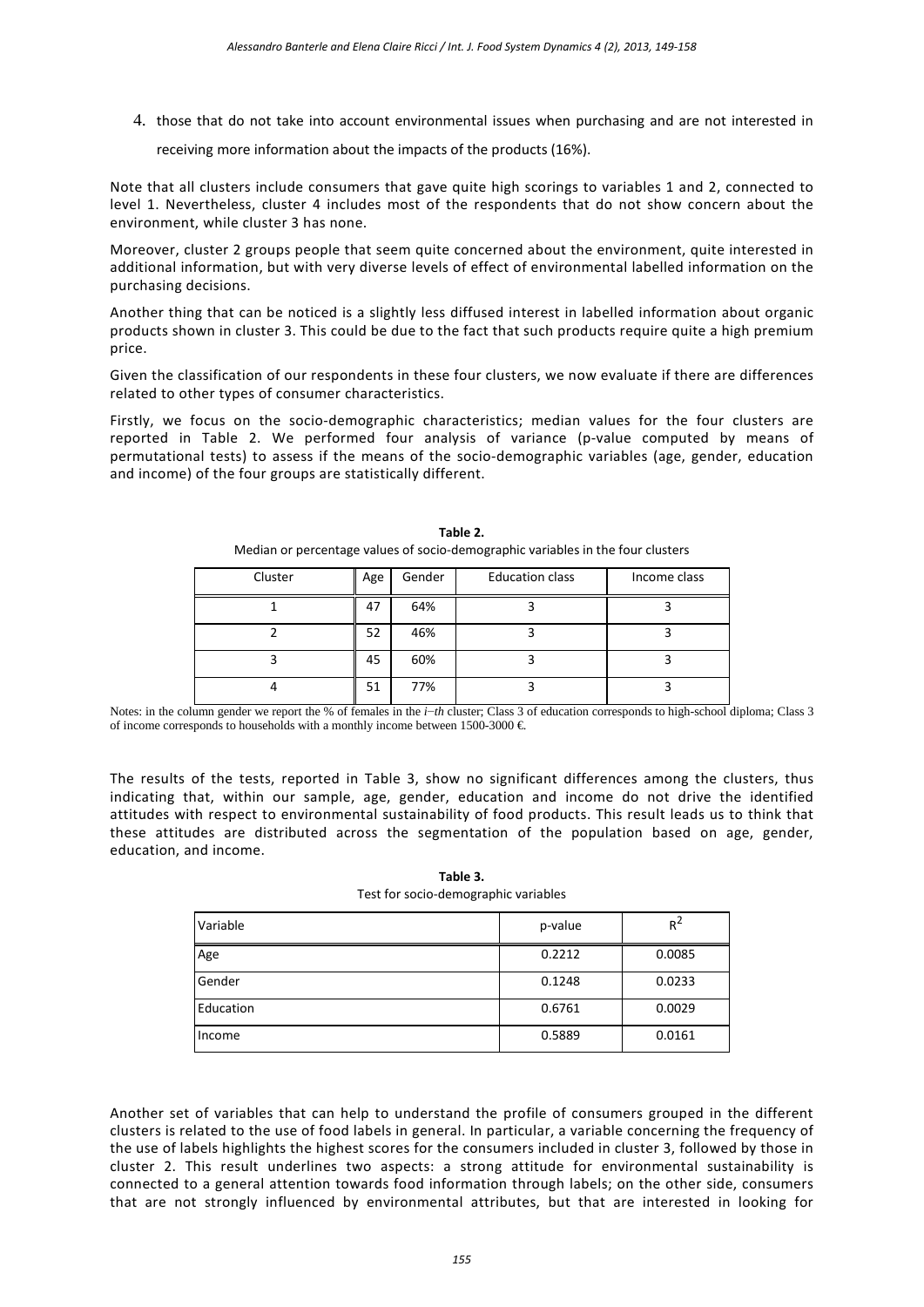additional information again show a high use of labels.

If we analyse further the sources of information used by the members of the four clusters for the choice among food products, with regards to information coming from newspapers and educational TV programs, the highest median is in correspondence to cluster 2, whereas cluster 4 shows the lowest score, and cluster 1 and 3 reveal an intermediate score. Therefore, this confirms that cluster 4 is made of people that do not care much about information on food products. On the opposite, members of cluster 2, even if their choices are not clearly influenced by environmental logos, are interested in improving their level of information. Cluster 1 and 3 - where consumers are influenced by environmental logos - do not show such a high use of information coming from this source. In both these cases this is related to the fact that the main source of information declared by this kind of consumers is represented by labels (Table 5). Moreover, labels constitute the primary source of information also for consumers that do not use such indications in the product selection process and do not care to have additional information (cluster 4).

| Cluster | Friends | Advertising | Newspapers and TV programs | Labels |
|---------|---------|-------------|----------------------------|--------|
|         |         |             |                            |        |
|         |         |             |                            |        |
|         |         |             |                            |        |
|         |         |             |                            |        |

| ۰. |
|----|
|    |

Median values of frequency of use of different sources of information to choose among food products, in the four clusters

Notes: 1 corresponds to 'never', 2 to 'rarely', 3 to 'sometimes', 4 to 'often', 5 to 'always'.

**Table 5**. Main source of information used by the four clusters to choose among food products

| Cluster | Main source of information          |
|---------|-------------------------------------|
|         | labels                              |
|         | newspapers and TV programs + labels |
|         | labels                              |
|         | labels                              |

Notes: the ranking is based on the median values of the clusters.

## **5 Conclusions**

This paper aims at evaluating if there is a diffused interest for environmental sustainability of food products among Italian consumers, and at identifying a set of common attitudes. The analysis is based on 240 vis-a-vis interviews of consumers at retail-stores during food shopping.

Our results indicate a high level of concern about environmental issues and about possible impacts of personal food consumption choices on the environment.

Nevertheless, when investigating the respondent actions during everyday shopping the behaviours are not so consistent. Indeed, we have identified four clusters of consumers: the first one groups consumers who care about environmental labelled information and do not demand other additional information; the second includes consumers that give different levels of importance to environmental labels, but require more information; the third comprises consumers that are sensitive to the presence of environmental labels and that, at the same time, are interested in further information; the fourth groups consumers less interested in environmental labels and in additional information.

We find that socio-demographic characteristics - such as age, gender, education and income - do not seem to have an effect on the four identified attitudes. On the contrary, other characteristics that can profile the consumer suggest that some differences may exist. More in detail, we find that the consumers interested in additional information on environmental sustainability issues are also those who more often read food labels in general (cluster 2 and 3). Newspapers and educational TV programs seem to be the most important sources of information for consumers that are interested in additional information on sustainability but that do not clearly take into account these issues in the choice among food products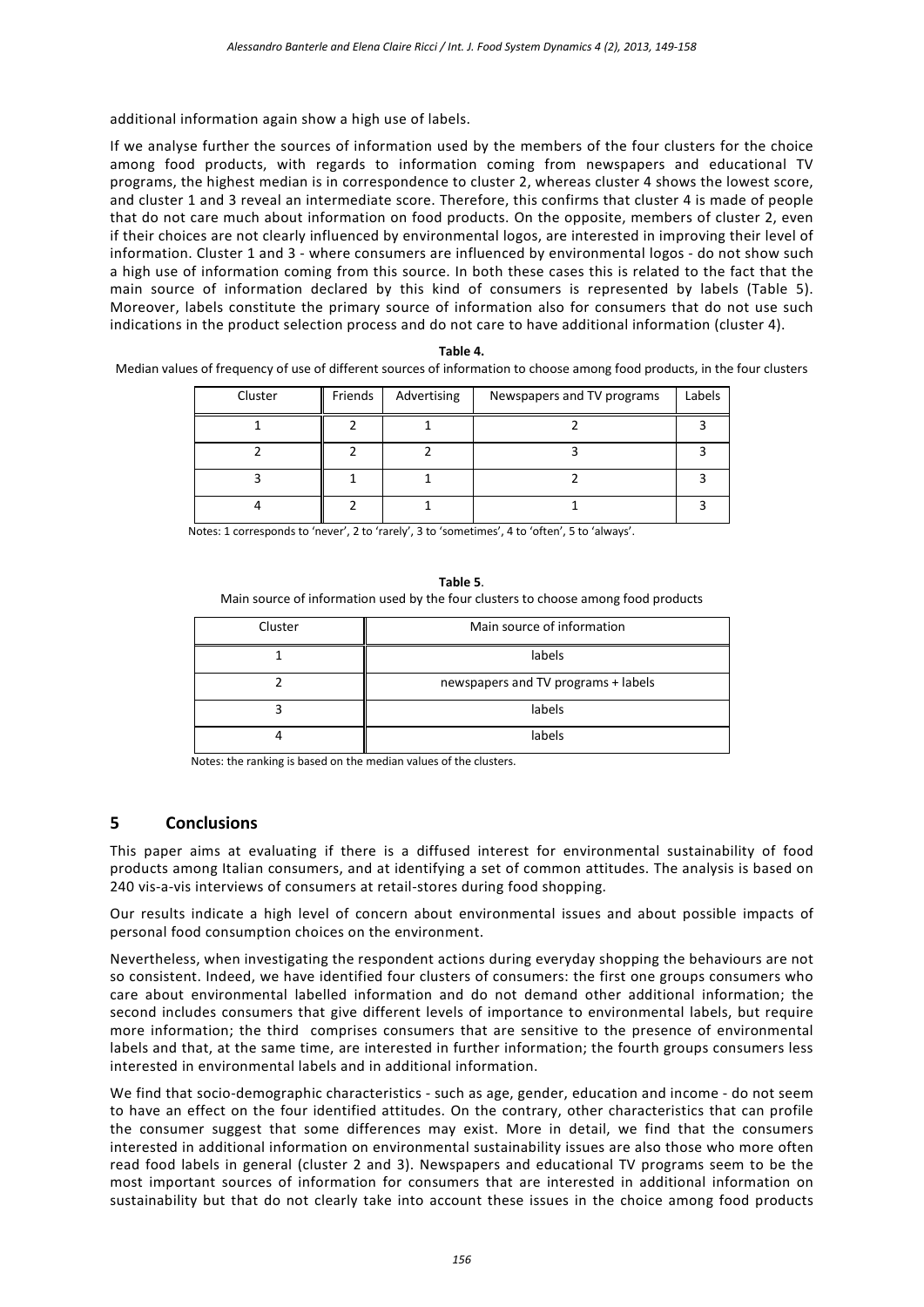(cluster 2); while labels are the most relevant source of information for consumers who declare that environmental sustainability certifications and logos affect their purchases (cluster 1 and 3).

As the identified attitudes towards the environmental sustainability of food products seem to be related to personal inclinations and not to socio-demographic conditions, one managerial implication of our results is that marketing initiatives need not to be segmented on the basis of the latter characteristics.

Moreover, we highlight how a large share of the consumers that choose environmentally sustainable products (cluster 1 and 3) are driven by information on labels, confirming the importance of labels as a mean to communicate food attributes to consumers, overcoming information asymmetry between producers and consumers. Those consumers that still need more information to decide to take a clear standpoint (cluster 2) give a high importance also to newspapers and educational TV programs. Maybe such consumers are in need of more trust for certifications.

The importance of labels is confirmed also by the fact that they result to be the main source of information even for those consumers that are not currently taking into account sustainability in their choices and do not look for additional information otherwise (cluster 4).

The main limit of our analysis is the fact that we use stated preference data and a geographically defined sample. Nevertheless, future work will try to deepen the analysis of the characteristics of the consumers having different attitudes with respect to the environmental sustainability of food products by including in the analysis also other purchasing characteristics and stated interests.

## **References**

- Banterle, A., Cereda, E., and Fritz, M. (2013). Labelling and sustainability in food supply networks: A comparison between the German and Italian markets. *British Food Journal*, **115**: 769–783.
- Caswell, J.A., Noelke, C.M., and Mojduszka, E.M. (2002). Unifying two frameworks for analysing quality and quality assurance for food products, in Krissoff, B., Bohman, M., and Caswell, J.A. (Eds), Global Food Trade and Consumer Demand for Quality, Kluwer Academic/Plenum Publishers, New York, NY.
- Chakravarty, S., Chikkatur, A., de Coninck, H., Pacala, S., Socolow, R., and Tavoni, M. (2009). Sharing global CO2 emission reductions among one billion high emitters. *Proceedings of National Academy of Sciences of the United States of America*, **106**: 11884–11888.
- de Boer, J., Boersema, J.J., and Aiking, H. (2009). Consumers' motivational associations favouring free-range meat or less meat. *Ecological Economics*, **68**: 850–860.
- Dixon, C., Leach, B. (1977). Sampling methods for geographical research. Concepts and Techniques in modern geography (CATMOG) Series. No. 17.
- Drichoutis, A.C., Lazaridis, P., and Nayga, R. (2005). Nutrition knowledge and consumer use of nutritional food labels. *European Review of Agricultural Economics*, **32**: 93–118.
- Drichoutis, A., Lazaridis, P., Nayga, R., Kapsokefalou, M., and Chryssochoidis, G. (2008). A theoretical and empirical investigation of nutritional labels use. *European Journal of Health Economics*, **9**: 293–304.
- Gedema, Z., Oglethorpe, D. (2011). The use and usefulness of carbon labelling food: A policy perspective from a survey of UK supermarket shoppers. *Food Policy*, **36**: 815–822.
- Grolleau, G., Caswell, J.A. (2006). Interaction Between Food Attributes in Markets: The Case of Environmental Labeling. *Journal of Agricultural and Resource Economics*, **31**(3): 471-484.
- Grunert, K.G. (2011). Sustainability in the food sector: A consumer behaviour perspective. *International Journal on Food System Dynamics*, **2**: 207–218.
- Jaffry, S., Pickering, H., Ghulam, Y., Whitmarsh, D., and Wattage, P. (2004). Consumer choices for quality and sustainability labelled seafood products in the UK. *Food Policy*, **29**: 215–228.
- Johnson, R.A., Wichern, D.W. (2007). Applied Multivariate Statistical Analysis. Pearson Custom Publishing.
- Kemp, K., Insch, A., Holdsworth, D.K., and Knight, J.G. (2010). Food miles: Do UK consumers actually care? *Food Policy*, **35**: 504–513.
- Nayga, R. (1996). Determinants of consumers' use of nutritional information on food packages. *Journal of Agricultural and Applied Economics*, **28**: 303–312.